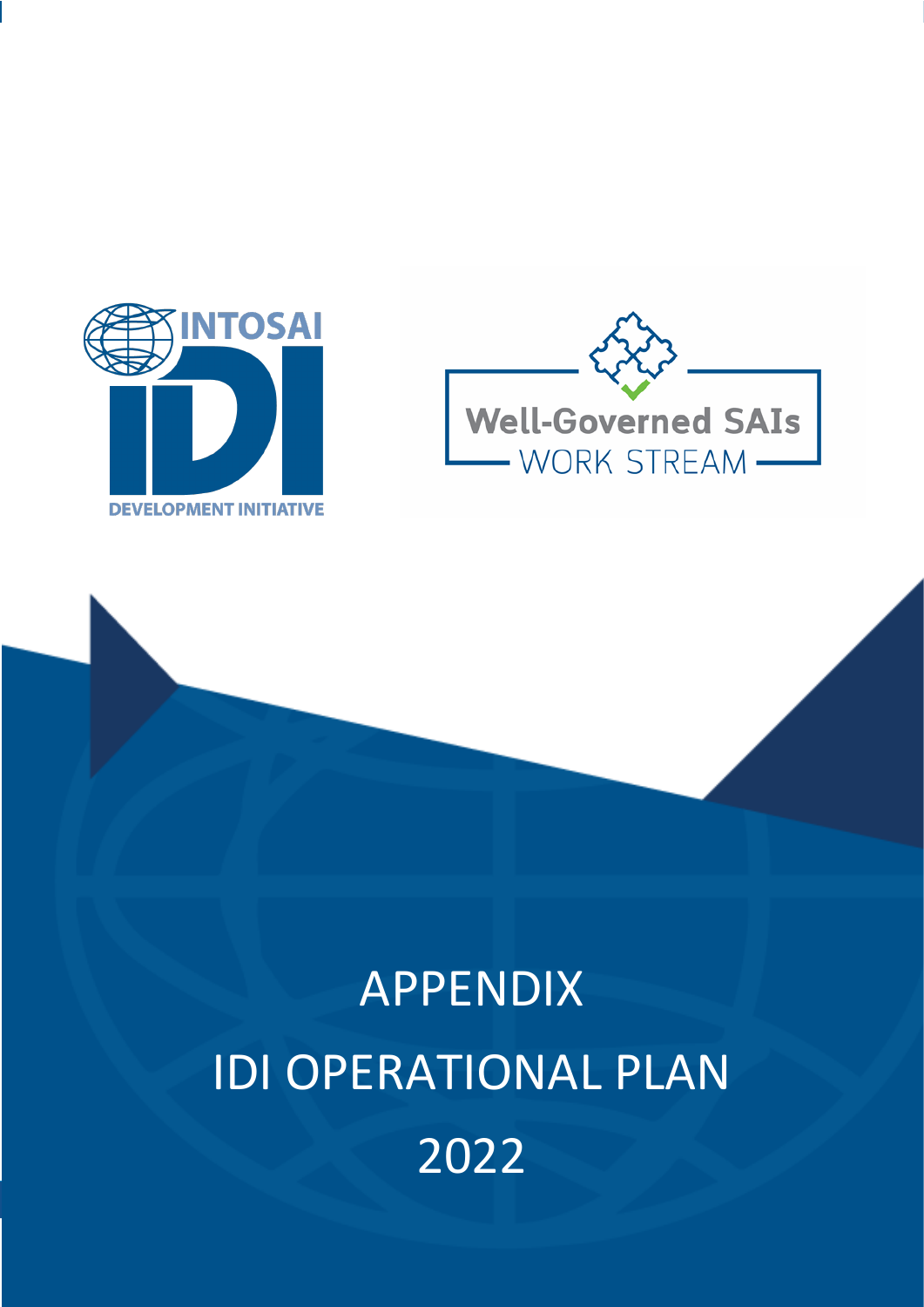

#### **A. Objective**

To support SAIs in their endeavour to lead by example and ensure good governance in all their operations, thereby acting as model institutions for government and public-sector entities with respect to the accountability, transparency, and integrity of their management and processes.

#### **B. Strategy**

Good governance of an SAI is fundamental to ensuring SAI credibility and delivery of high-quality audits leading to impact for citizens. It requires planning, monitoring, assessing and managing SAI performance at the strategic and operational levels; ensuring well-functioning human resource systems that promote ethical and gender-responsive behaviour and having strong underlying ICT and risk management systems and processes. The quality of the SAI's governance is critically dependent on the exercise of effective and inclusive leadership.

The 2020 IDI Global Stocktaking Report (GSR) confirms the finding from the 2017 report that while almost all SAIs have a strategic plan, there are substantial opportunities for improving their quality and strengthening their implementation through sound strategic management processes. To provide effective support in this area, the IDI has been implementing two interrelated initiatives. First, IDI acts as an operational lead supporting SAIs in applying the SAI Performance Measurement Framework (SAI PMF) assessment methodology. SAI PMF provides a holistic and objective basis for developing relevant strategic plans, and for measuring the resulting changes in SAI performance and capacity over time. Building on SAI PMF, the Strategy, Performance Measurement and Reporting (SPMR) initiative supports SAIs in strengthening all aspects of SAI strategic management – strategic and operational planning, monitoring of implementation and decision-making, as well as reporting against progress made.

In 2020, part of the work stream was re-designed, to respond to several developments, among which the need for the work stream to become more integrated and aligned in terms of focus areas, and at the same time be more agile about its delivery approach. Specific capacity development needs of SAIs that were exacerbated by COVID-19 also had to be addressed. As a result, the work stream underwent a rigorous planning exercise taking into account an updated assessment of current SAI needs and existing capacity in the work stream, the IDI and potential partners. The outcome was a re-design that, beyond focusing on SAI PMF and SPMR in the area of strategic management, includes initiatives on ICT management (pICTure), Human Resources, Ethics, Gender and Inclusiveness (TOGETHER), Risk and Crisis Management (CRISP), as well as Leadership masterclasses (MASTERY) on topics of key importance.

The re-design of the work stream ensures the provision of more holistic, relevant and integrated support to SAIs in the broad governance areas. One potential area where integration will be pursued is the development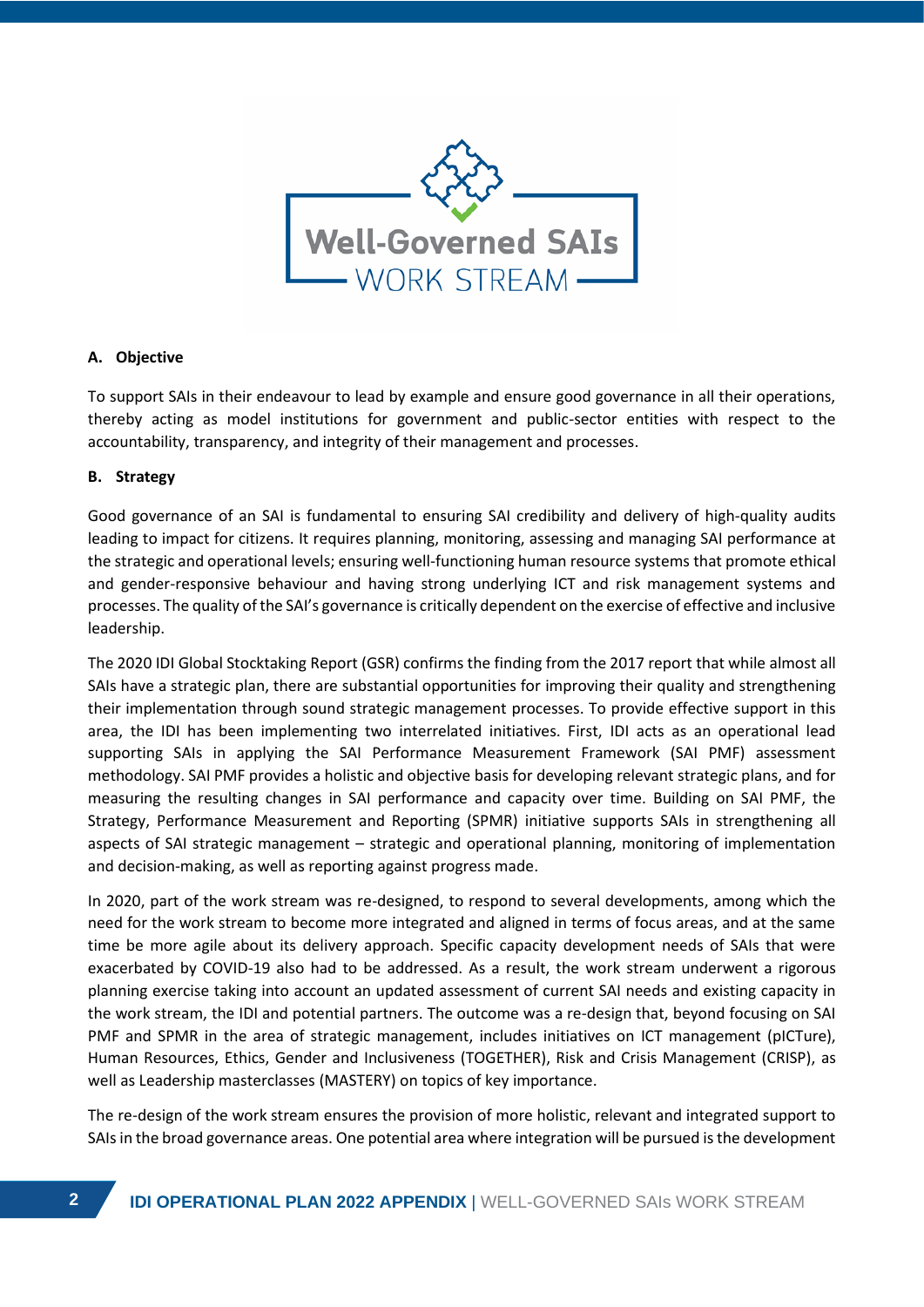of customised software solutions for SAIs that support strategic and operational management, with modules for budgeting, time tracking, audit planning, ICT and risk management. Considerable efforts went into designing and partially piloting the new initiatives in 2021, while we expect further piloting and rolling out of the initiatives from 2022 onwards including a second round of SPMR.

Important linkages exist with the SAI Young Leaders initiative (MASTERY), the initiative on Leveraging Technological Impact (pICTure), Enhancing Audit Impact (SPMR) and Independence Work Stream (SPMR), the PESA initiative (TOGETHER ) and with bilateral support for all initiatives.

#### **C. Delivery**

#### **Partnerships**

Existing partnerships under the Strategic Management component will be preserved. These include the INTOSAI Capacity Building Committee (CBC) as the governance lead under SAI PMF, as well as the Swiss State Secretariat for Economic Affairs (SECO) and SAI Saudi Arabia for SPMR. Irish Aid provides funding for SAI PMF globally. In addition, an Independent Advisory Group (IAG) consisting of SAIs and donors is providing strategic advice to the implementation of the SAI PMF strategy. The INTOSAI regional bodies for English-Speaking Africa ( AFROSAI-E), the Pacific (PASAI) and for Latin America (OLACEFS) are providing valuable support for SAI PMF and SPMR implementation. For the new initiatives, we will seek to formalize ongoing discussions on partnerships with peer SAIs and regional bodies. We will also continue to pursue new partnerships, both with interested donors, as well as with peer SAIs and other organizations that can enhance and support delivery.

The work stream also utilises IDI core support from SAI Norway, the Swedish International Development Cooperation Agency (Sida), the UK Foreign, Commonwealth and Development Office (FCDO), and the Austrian Development Agency (ADA).

#### Delivery Mechanisms

The work stream design is built upon the idea of using a blended approach for most initiatives. This means that wherever suitable, eLearning will be used as a cost-effective approach that allows for stronger breadth and outreach. eLearning has been significantly extended for SAI PMF and SPMR as a measure to ensure continuity during COVID-19, and we expect to continue with this approach in various areas. For example, the SAI PMF facilitated programme, operational planning under SPMR, as well as potentially key parts of the TOGETHER, pICTure and CRISP and Mastery initiatives, are planned to be rolled out through facilitated eLearning. For other elements, such as SAI PMF advanced and independent review courses, strategic planning under SPMR, as well as likely the leadership masterclasses, ethics, and gender, face-to-face interactions will be preferred and applied where possible – but alternative provisions will be considered. Finally, all initiatives will include a more limited element focused on support to individual SAIs to ensure more in-depth learning and application.

As regards participation and sequencing of the initiatives we will use a flexible approach to identifying participating SAIs, based on their needs and absorption capacity. Participation in all initiatives will in principle be open to all SAIs, based on clear agreements on expectations and commitments, although the more indepth support elements under the new initiatives would be based on further discussion and selection. In order to enhance synergies and provide more value to SAIs, we will also seek to, for example, identify among the SAIs participating in the Strategic Management component those that have demonstrated needs in the areas covered by the pICTure, TOGETHER or CRISP initiatives. One key consideration is to pursue roll-out in different language regions to avoid the accumulation of initiatives rolled out at the same time in the same INTOSAI regions.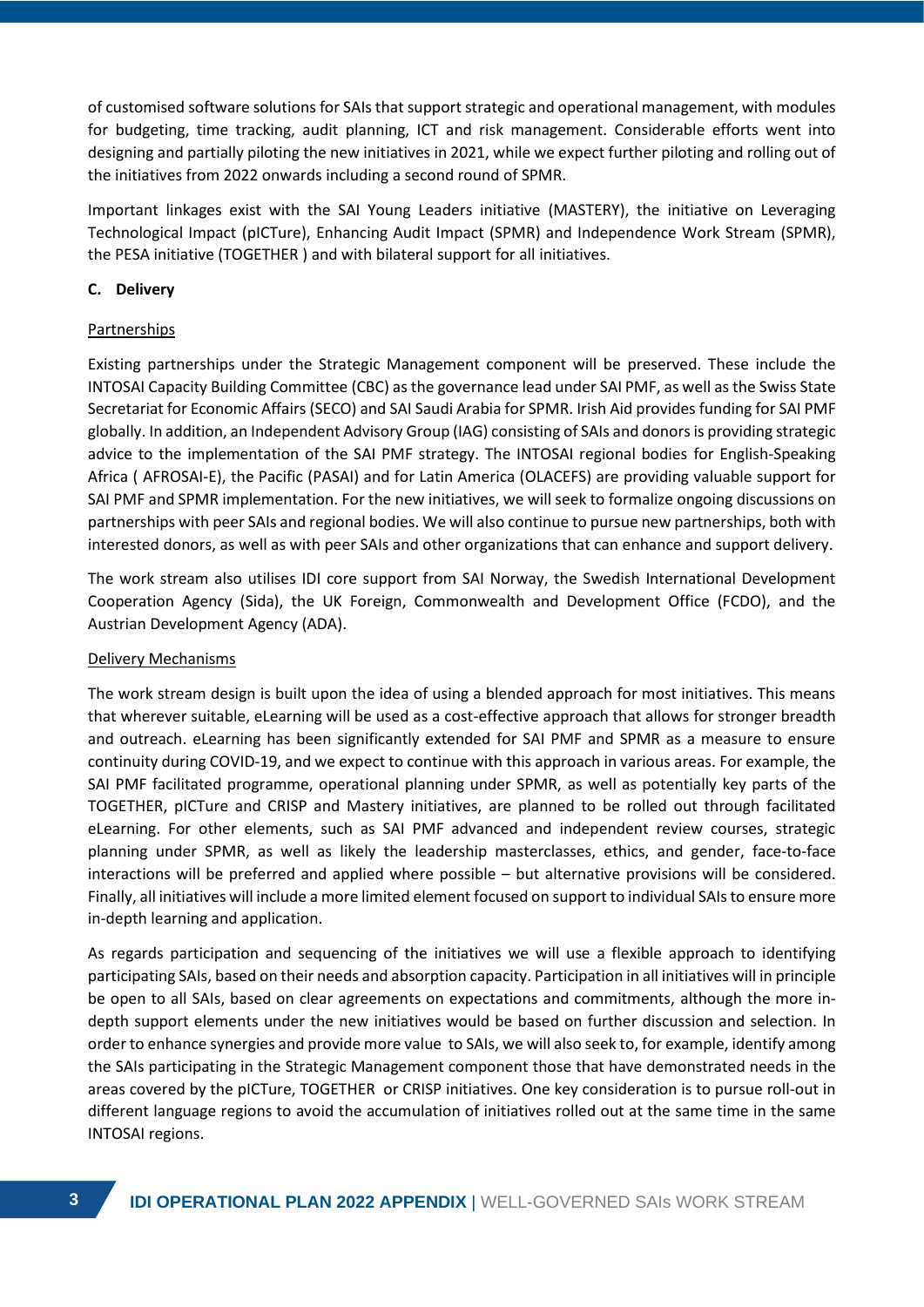### **D. Outline Plan 2022**

IDI's annual plans are presented within the context of the IDI Strategic Plan 2019-23. The 2022 plan builds on IDI's prior achievements, and towards future achievements.

| <b>Component and</b><br><b>Initiative</b>                                              | <b>Achievements (to end</b><br>2021)                                                                                                                                                                                                                                                                                                                                                                                                                                                                                                                                                                                                                                                                                                                                                                                                                                                                                          | <b>Plan 2022</b>                                                                                                                                                                                                                                                                                                                                                                                                                                                                                                                                                                                                                                                                                                                                                                                                                                           | <b>Tentative Plans 2023</b><br>onwards                                                                                                                                                                                                                                                                                                                                                                                                                                |
|----------------------------------------------------------------------------------------|-------------------------------------------------------------------------------------------------------------------------------------------------------------------------------------------------------------------------------------------------------------------------------------------------------------------------------------------------------------------------------------------------------------------------------------------------------------------------------------------------------------------------------------------------------------------------------------------------------------------------------------------------------------------------------------------------------------------------------------------------------------------------------------------------------------------------------------------------------------------------------------------------------------------------------|------------------------------------------------------------------------------------------------------------------------------------------------------------------------------------------------------------------------------------------------------------------------------------------------------------------------------------------------------------------------------------------------------------------------------------------------------------------------------------------------------------------------------------------------------------------------------------------------------------------------------------------------------------------------------------------------------------------------------------------------------------------------------------------------------------------------------------------------------------|-----------------------------------------------------------------------------------------------------------------------------------------------------------------------------------------------------------------------------------------------------------------------------------------------------------------------------------------------------------------------------------------------------------------------------------------------------------------------|
| <b>COMPONENT 1: Strategic Management</b>                                               |                                                                                                                                                                                                                                                                                                                                                                                                                                                                                                                                                                                                                                                                                                                                                                                                                                                                                                                               |                                                                                                                                                                                                                                                                                                                                                                                                                                                                                                                                                                                                                                                                                                                                                                                                                                                            |                                                                                                                                                                                                                                                                                                                                                                                                                                                                       |
| Initiative: Enhance the<br>measurement of SAI<br>performance through SAI<br><b>PMF</b> | • SAI PMF framework<br>revised to align it with<br>the new INTOSAI<br>Framework of<br>Professional<br>Pronouncements (IFPP)<br>• SAI PMF application -<br>development of the<br>technical solution viable<br>version developed (the<br>framework and the<br>process will be digitalized<br>to enhance quality and<br>speed of assessments)<br>• CAROSAI facilitation<br>programme completed<br>• SAI PMF basic training<br>conducted as eLearning<br>• Developed key guidance<br>materials aimed at<br>enhancing the quality of<br>assessments<br>• Provided support to SAIs<br>and other stakeholders in<br>connection to conduct of<br>SAI PMF assessments<br>• Supported strategic<br>governance of SAI PMF<br>through active<br>engagement with CBC<br>and the IAG<br>• Independent review (IR)<br>of draft SAI PMF reports<br>conducted<br>• External evaluation of the<br>implementation of SAI<br>PMF Strategy 2017-21 | • Finalize light touch SAI<br><b>PMF</b> framework<br>revisions, including<br>consultation and testing<br>• SAI PMF application,<br>launch, communication<br>and training<br>• Explore the possibility of<br>delivering a small<br>facilitation programme to<br>pilot the application<br>• Deliver SAI PMF advanced<br>training<br>• Launch repeat<br>assessment self-running<br>course in English,<br>Spanish, Arabic and<br>French<br>• Enhance the capacity of<br><b>Resource Persons to</b><br>enable increased take up<br>of SAI PMF<br>responsibilities by<br><b>INTOSAI regions</b><br>• Administer IRs<br>• Increased advocacy and<br>awareness raising under<br>the strategic lead of CBC<br>• Development of the new<br>SAI PMF implementation<br>strategy under the lead of<br>CBC. Findings from the<br>evaluation will inform the<br>strategy | • Consider more extensive<br>revision of the SAI PMF<br>framework document to<br>align the methodology<br>with current<br>developments and to<br>address weaknesses<br>observed through its use<br>over the past years<br>• Explore the possibility of<br>developing a more<br>interactive SAI PMF<br>Website<br>• Consider developing<br>further the capacity of<br><b>INTOSAI regions in SAI</b><br>PMF to increase their<br>take up of SAI PMF<br>responsibilities |
| Initiative: Strategy,<br>Performance<br>Measurement and<br>Reporting (SPMR)            | • SAI Strategic<br>Management handbook<br>finalised and published in<br>all IDI languages<br>• Strategic and operational<br>planning, monitoring and<br>implementation phases<br>completed for AFROSAI-E,<br>ASOSAI and EUROSAI                                                                                                                                                                                                                                                                                                                                                                                                                                                                                                                                                                                                                                                                                               | • Finalise strategic and<br>operational plans for<br>participating SAIs<br>• Support annual<br>performance reports for<br>participating SAIs<br>• Provide in-country<br>support where possible<br>• Develop guidance on<br>strategic management for                                                                                                                                                                                                                                                                                                                                                                                                                                                                                                                                                                                                        | • Finalise SPMR round 1<br>(annual meeting with<br>participating teams,<br>initiate repeat SAI PMF<br>assessment)<br>• Continue delivery of<br>SPMR round 2 (focus on<br>performance reporting<br>and support for                                                                                                                                                                                                                                                     |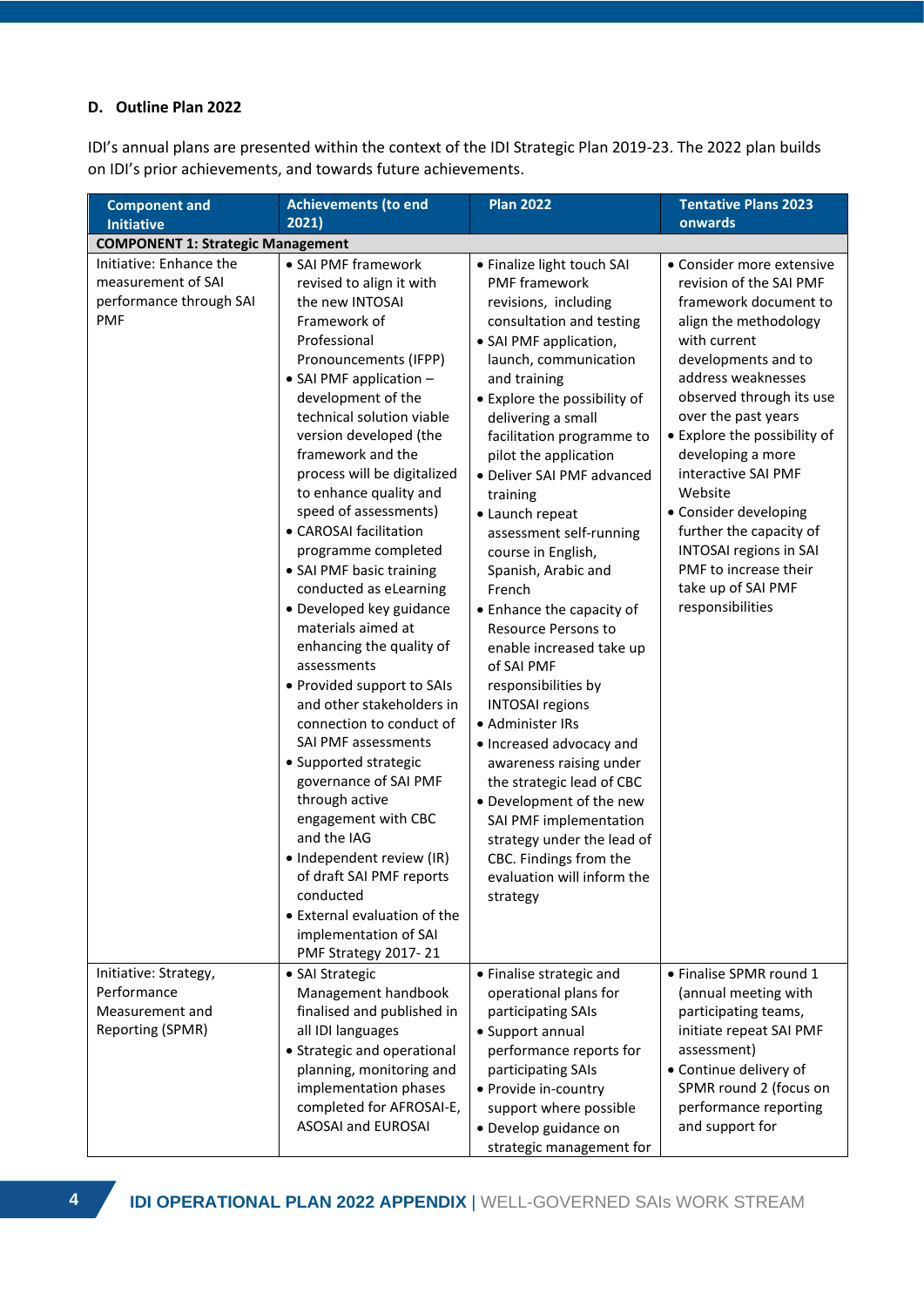| <b>Component and</b>                          | <b>Achievements (to end</b>                                                                                                                                                                                                                                                                                                                                                                                                                                                                                                                                                                                                                                                                     | <b>Plan 2022</b><br><b>Tentative Plans 2023</b>                                                                                                                                                                                                                                                                                                                                                                                                                                                                                                                                                                                                                                                                                                                                                                                                                                                                                                                                                  |                                                                                                                                                                                                                                                                                                                                                          |  |  |  |
|-----------------------------------------------|-------------------------------------------------------------------------------------------------------------------------------------------------------------------------------------------------------------------------------------------------------------------------------------------------------------------------------------------------------------------------------------------------------------------------------------------------------------------------------------------------------------------------------------------------------------------------------------------------------------------------------------------------------------------------------------------------|--------------------------------------------------------------------------------------------------------------------------------------------------------------------------------------------------------------------------------------------------------------------------------------------------------------------------------------------------------------------------------------------------------------------------------------------------------------------------------------------------------------------------------------------------------------------------------------------------------------------------------------------------------------------------------------------------------------------------------------------------------------------------------------------------------------------------------------------------------------------------------------------------------------------------------------------------------------------------------------------------|----------------------------------------------------------------------------------------------------------------------------------------------------------------------------------------------------------------------------------------------------------------------------------------------------------------------------------------------------------|--|--|--|
| <b>Initiative</b>                             | 2021)                                                                                                                                                                                                                                                                                                                                                                                                                                                                                                                                                                                                                                                                                           |                                                                                                                                                                                                                                                                                                                                                                                                                                                                                                                                                                                                                                                                                                                                                                                                                                                                                                                                                                                                  | onwards                                                                                                                                                                                                                                                                                                                                                  |  |  |  |
|                                               | • Strategic and operational<br>planning e-Learning<br>completed for CREFIAF,<br><b>OLACEFS and ARABOSAI</b><br>• 29 SAI PMF assessments<br>finalized, including 12<br>having passed the IR<br>• 20 strategic plans have<br>been finalized, including<br>13 approved<br>• 10 operational plans<br>approved<br>• First version (Alpha) of<br>strategic management<br>software (project StORy)<br>• New group of eight SAIs<br>have begun participation<br>in SPMR, commencing<br>with SAI PMF and<br>stakeholder assessments<br>• SPMR success stories<br>published (Azerbaijan,<br>Georgia, Kenya, Maldives)<br>• Articles on SPMR<br>published in ECA,<br><b>INTOSAI and ASOSAI</b><br>journals | regions and prepare<br>approach for enhancing<br>the capacity of regional<br>bodies to support<br>strategic management<br>· Implementation &<br>Reporting eLearning for<br>ARABOSAI and CREFIAF<br>• Knowledge sharing<br>sessions for AFROSAI-E,<br>ARABOSAI, ASOSAI,<br>CREFIAF, EUROSAI,<br><b>OLACEFS</b><br>• Conduct SAI PMF IR for<br>Round 2 participating<br>SAIs<br>• Conduct Strategic<br>Planning, Operational<br>Planning and<br>Implementation &<br>Reporting e-learning for<br>SAIs in SPMR Round 2,<br>including development of<br>an enhanced elearning<br>delivery tool<br>• Launch the first (Beta)<br>version of the SAI<br>strategic management<br>software (project StORy),<br>for automated<br>monitoring and reporting<br>against strategic and<br>operational plans and<br>implementation support<br>including training and<br>communication material<br>• Start the development of<br>new functionalities for<br>StORy taking into account<br>feedback on Beta Version | operational planning and<br>implementation)<br>· Develop lessons learnt<br>from five years of SPMR<br>global implementation<br>• Commence new round of<br>SPMR participants based<br>on needs and suitability<br>• Consolidate strategic<br>management software<br>upon piloting and make<br>available to all SAIs,<br>supported by targeted<br>training |  |  |  |
| <b>COMPONENT 2: Organisational Management</b> |                                                                                                                                                                                                                                                                                                                                                                                                                                                                                                                                                                                                                                                                                                 |                                                                                                                                                                                                                                                                                                                                                                                                                                                                                                                                                                                                                                                                                                                                                                                                                                                                                                                                                                                                  |                                                                                                                                                                                                                                                                                                                                                          |  |  |  |
| Initiative: pICTure (ICT                      | • Designed the initative                                                                                                                                                                                                                                                                                                                                                                                                                                                                                                                                                                                                                                                                        | • Pilot the initiative on a                                                                                                                                                                                                                                                                                                                                                                                                                                                                                                                                                                                                                                                                                                                                                                                                                                                                                                                                                                      | • Continue delivery of the                                                                                                                                                                                                                                                                                                                               |  |  |  |
| Governance)                                   | including defining the                                                                                                                                                                                                                                                                                                                                                                                                                                                                                                                                                                                                                                                                          | small scale for a limited                                                                                                                                                                                                                                                                                                                                                                                                                                                                                                                                                                                                                                                                                                                                                                                                                                                                                                                                                                        | first round of the global                                                                                                                                                                                                                                                                                                                                |  |  |  |
|                                               | objective, approach,                                                                                                                                                                                                                                                                                                                                                                                                                                                                                                                                                                                                                                                                            | number of SAIs                                                                                                                                                                                                                                                                                                                                                                                                                                                                                                                                                                                                                                                                                                                                                                                                                                                                                                                                                                                   | roll-out in the INTOSAI                                                                                                                                                                                                                                                                                                                                  |  |  |  |
|                                               | scope and delivery                                                                                                                                                                                                                                                                                                                                                                                                                                                                                                                                                                                                                                                                              | • Refine the approach,                                                                                                                                                                                                                                                                                                                                                                                                                                                                                                                                                                                                                                                                                                                                                                                                                                                                                                                                                                           | languages                                                                                                                                                                                                                                                                                                                                                |  |  |  |
|                                               | method                                                                                                                                                                                                                                                                                                                                                                                                                                                                                                                                                                                                                                                                                          | scope and delivery                                                                                                                                                                                                                                                                                                                                                                                                                                                                                                                                                                                                                                                                                                                                                                                                                                                                                                                                                                               | · Based on need, scale up                                                                                                                                                                                                                                                                                                                                |  |  |  |
|                                               | • Peer feedback on the                                                                                                                                                                                                                                                                                                                                                                                                                                                                                                                                                                                                                                                                          | method and initiate the                                                                                                                                                                                                                                                                                                                                                                                                                                                                                                                                                                                                                                                                                                                                                                                                                                                                                                                                                                          | the initiative.                                                                                                                                                                                                                                                                                                                                          |  |  |  |
|                                               | design                                                                                                                                                                                                                                                                                                                                                                                                                                                                                                                                                                                                                                                                                          | global roll-out, starting                                                                                                                                                                                                                                                                                                                                                                                                                                                                                                                                                                                                                                                                                                                                                                                                                                                                                                                                                                        | • Deliver the initative in a                                                                                                                                                                                                                                                                                                                             |  |  |  |
|                                               | • Researched the                                                                                                                                                                                                                                                                                                                                                                                                                                                                                                                                                                                                                                                                                | with English and French                                                                                                                                                                                                                                                                                                                                                                                                                                                                                                                                                                                                                                                                                                                                                                                                                                                                                                                                                                          | flexible manner which                                                                                                                                                                                                                                                                                                                                    |  |  |  |
|                                               | possibility of accessing                                                                                                                                                                                                                                                                                                                                                                                                                                                                                                                                                                                                                                                                        | • Develop flexible delivery                                                                                                                                                                                                                                                                                                                                                                                                                                                                                                                                                                                                                                                                                                                                                                                                                                                                                                                                                                      | will entail delivery of                                                                                                                                                                                                                                                                                                                                  |  |  |  |
|                                               | and using the results of                                                                                                                                                                                                                                                                                                                                                                                                                                                                                                                                                                                                                                                                        | methods based on SAI                                                                                                                                                                                                                                                                                                                                                                                                                                                                                                                                                                                                                                                                                                                                                                                                                                                                                                                                                                             | single modules or a full                                                                                                                                                                                                                                                                                                                                 |  |  |  |
|                                               | existing assessments of<br>SAI ICT needs using tools                                                                                                                                                                                                                                                                                                                                                                                                                                                                                                                                                                                                                                            | needs, in terms of<br>providing general support                                                                                                                                                                                                                                                                                                                                                                                                                                                                                                                                                                                                                                                                                                                                                                                                                                                                                                                                                  | initiative                                                                                                                                                                                                                                                                                                                                               |  |  |  |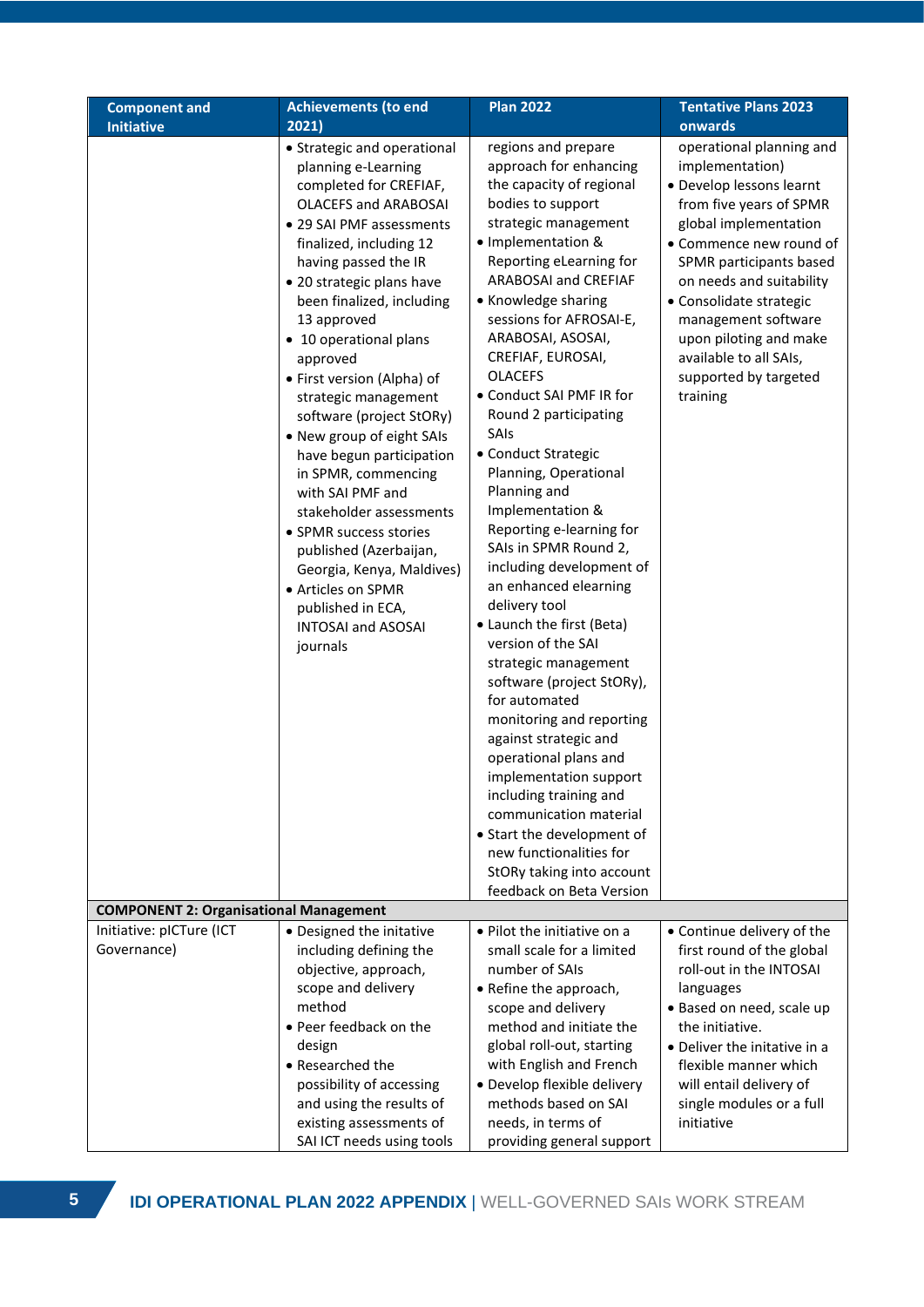| <b>Component and</b><br><b>Initiative</b>                                                | <b>Achievements (to end</b><br>2021)                                                                                                                                                                                                                                                                                                                                                                                                                                                                                                                                                                                                                          | <b>Plan 2022</b>                                                                                                                                                                                                                                                                                                                                                                                                                                                                                                                                                                                                                                                                                                                                                                                                                                                    | <b>Tentative Plans 2023</b><br>onwards                                                                                                                                                                                                                                                                                                                                                                                                                                                                                                                       |
|------------------------------------------------------------------------------------------|---------------------------------------------------------------------------------------------------------------------------------------------------------------------------------------------------------------------------------------------------------------------------------------------------------------------------------------------------------------------------------------------------------------------------------------------------------------------------------------------------------------------------------------------------------------------------------------------------------------------------------------------------------------|---------------------------------------------------------------------------------------------------------------------------------------------------------------------------------------------------------------------------------------------------------------------------------------------------------------------------------------------------------------------------------------------------------------------------------------------------------------------------------------------------------------------------------------------------------------------------------------------------------------------------------------------------------------------------------------------------------------------------------------------------------------------------------------------------------------------------------------------------------------------|--------------------------------------------------------------------------------------------------------------------------------------------------------------------------------------------------------------------------------------------------------------------------------------------------------------------------------------------------------------------------------------------------------------------------------------------------------------------------------------------------------------------------------------------------------------|
| Initiative: TOGETHER<br>(Human resources, ethics,<br>gender & inclusiveness for<br>SAIs) | such as Information<br>Technology Self-<br>Assessment (ITSA)<br>• Preliminary research<br>conducted on SAIs' HR<br>governance and systems<br>· Dialogue initiated with<br>peers and potential<br>partners on possible<br>areas and scope of<br>support<br>• Areas of support selected<br>based on proposal from<br>consultant and dialogue<br>with peers<br>• Implementation strategy<br>and delivery approach<br>designed<br>· Pilot group of<br>participating SAIs<br>identified<br>• Gender analysis of the<br>initiative conducted<br>• Focus group of resource<br>people to support<br>development and<br>implementation of the<br>initiative identified | and more in-depth<br>support where needed<br>· Identify and secure<br>additional resources<br>(peer SAIs, consultants,<br>experts outside the<br>INTOSAI community etc.)<br>• Awareness raising on key<br>topics accessible for all<br>• Explore developing a<br>network/platform to<br>support gender<br>responsiveness and<br>inclusiveness<br>• Initiative material<br>developed and translated<br>(SAI HR Basics Course and<br>HR Integrated<br>Assessment Tool)<br>• Promotion video and<br>other awareness raising<br>materials developed<br>• Pilot Training on SAI HR<br>Basics delivered to<br><b>English speaking SAIs</b><br>• Integrated Assessment on<br>HR, Gender, Inclusiveness<br>and Ethics applied to<br><b>English speaking SAIs</b><br>• Training on SAI HR Basics<br>delivered to CREFIAF<br>SAIs, based on lessons<br>learned from the pilot | • Training on SAI HR Basics<br>delivered to SAIs in<br>ARABOSAI and OLACEFS,<br>based on lessons learned<br>from the pilot<br>• Integrated Assessment<br>on HRM, Gender,<br>Inclusiveness and Ethics<br>applied to SAIs, based on<br>lessons learned from the<br>pilot (CREFIAF,<br>ARABOSAI and OLACEFS)<br>• SAI level support<br>provided to a small<br>group of SAIs for<br>implementing<br>recommendations from<br>the pilot Integrated HR,<br>Ethics, Gender &<br>Inclusiveness<br>Assessment (English<br>speaking, ARABOSAI,<br>CREFIAF, and OLACEFS) |
| <b>COMPONENT 3: Leadership and resilience</b>                                            |                                                                                                                                                                                                                                                                                                                                                                                                                                                                                                                                                                                                                                                               |                                                                                                                                                                                                                                                                                                                                                                                                                                                                                                                                                                                                                                                                                                                                                                                                                                                                     |                                                                                                                                                                                                                                                                                                                                                                                                                                                                                                                                                              |
| Initiative: MASTERY -<br>Leadership masterclasses                                        | • Designed and planned<br>the overall approach for<br>the masterclass<br>· Developed guidance<br>materials for the first<br>Masterclass topic on SAI<br>Independence<br>• Pilot masterclass on SAI<br>Independence to eight<br>SAIs conducted                                                                                                                                                                                                                                                                                                                                                                                                                 | • Research and select two-<br>three suitable Leadership<br>Masterclass topics<br>• Establish partnerships<br>and identify renowned,<br>internationally<br>recognised subject<br>matter experts as<br>speakers<br>• Planning and<br>development of topic<br>contents                                                                                                                                                                                                                                                                                                                                                                                                                                                                                                                                                                                                 | • Planning and<br>development of contents<br>for additional<br>masterclasses<br>. Roll out to selected SAIs<br>(English, Spanish and<br>Arabic) in specific topics<br>of interest in the<br>masterclass<br>• Create a platform for<br>sharing experiences and<br>challenges                                                                                                                                                                                                                                                                                  |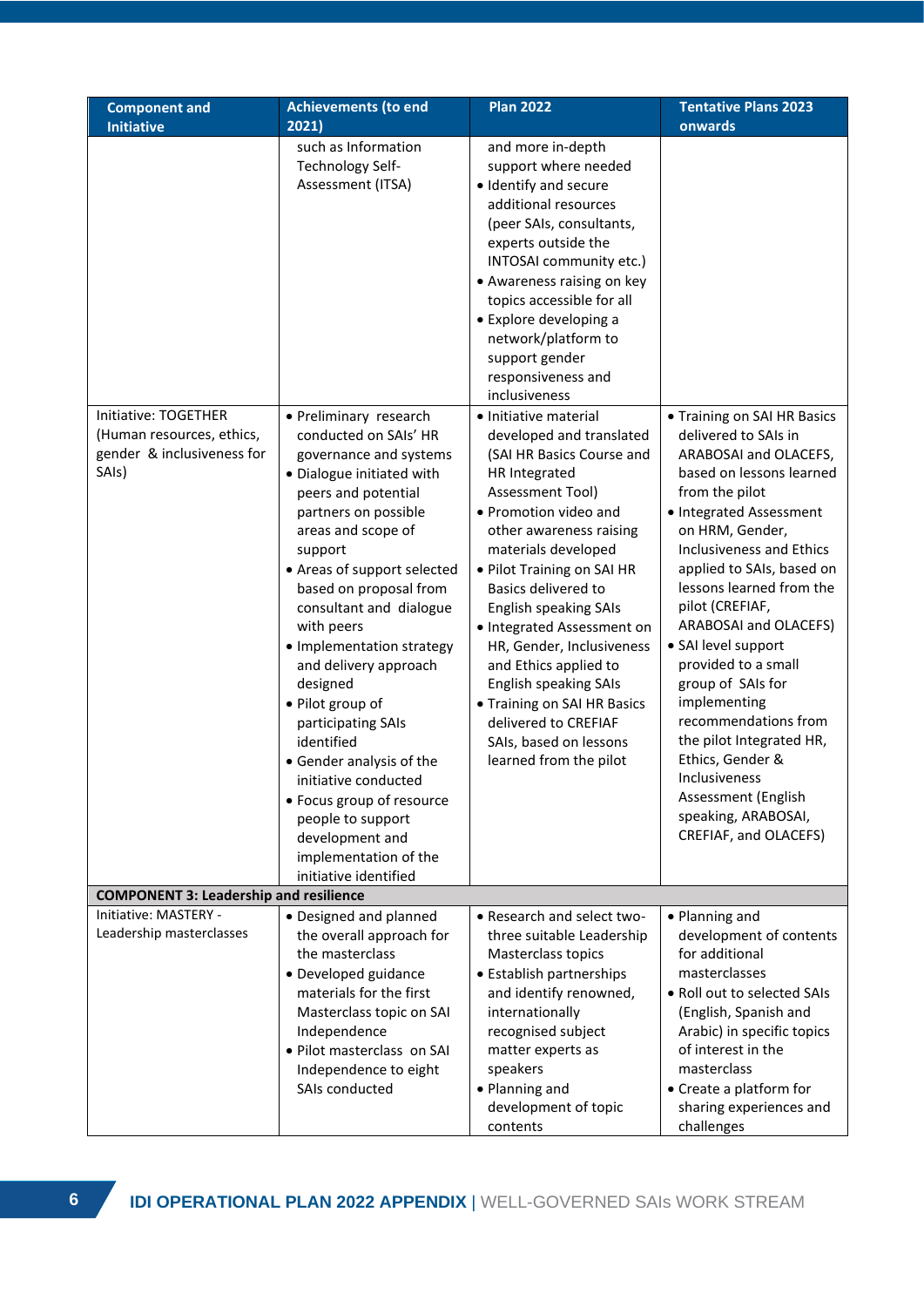| <b>Component and</b>                                         | <b>Achievements (to end</b>                                                                                                                                                                                                                                                                                                                                                                                      | <b>Plan 2022</b>                                                                                                                                                                                                                                             | <b>Tentative Plans 2023</b>                                                                                                                                                                  |  |  |  |  |
|--------------------------------------------------------------|------------------------------------------------------------------------------------------------------------------------------------------------------------------------------------------------------------------------------------------------------------------------------------------------------------------------------------------------------------------------------------------------------------------|--------------------------------------------------------------------------------------------------------------------------------------------------------------------------------------------------------------------------------------------------------------|----------------------------------------------------------------------------------------------------------------------------------------------------------------------------------------------|--|--|--|--|
| <b>Initiative</b>                                            | 2021)                                                                                                                                                                                                                                                                                                                                                                                                            |                                                                                                                                                                                                                                                              | onwards                                                                                                                                                                                      |  |  |  |  |
|                                                              |                                                                                                                                                                                                                                                                                                                                                                                                                  | • Assess and refine the<br>approach and roll-out<br>further one-two topics<br>• Implementation support<br>on Independence and<br>additional topics covered<br>in masterclasses<br>delivered in 2022                                                          | • Continuous sharing of<br>information to SAI<br>Leaders on new areas<br>and development<br>• Follow up support in the<br>implementation of<br>Action plans to Selected<br>SAIs              |  |  |  |  |
| Crisis and risk management<br>for SAI performance<br>(CRISP) | • Sensitization webinars<br>conducted in English and<br>French with participants<br>from 60 SAIs<br>· Draft guidance developed<br>and disseminated for<br>public comment in<br>English and French                                                                                                                                                                                                                | • Finalized guidance<br>available in English,<br>French, Arabic, and<br>Spanish<br>• Run eLearning course on<br>crisis and risk<br>management in English,<br>French, and Arabic<br>• Support SAIs<br>in developing risk and<br>crisis management<br>routines | • Expand eLearning and<br>individual SAI support to<br>additional SAIs based on<br>needs and capacities<br>• Accompany and follow<br>up on implementation<br>and use of developed<br>systems |  |  |  |  |
| <b>General Management of the Work Stream</b>                 |                                                                                                                                                                                                                                                                                                                                                                                                                  |                                                                                                                                                                                                                                                              |                                                                                                                                                                                              |  |  |  |  |
|                                                              | · Guidance notes on<br>incorporating gender and<br>stakeholder and<br>leadership engagement<br>and on working with<br>resource persons<br>developed to ensure<br>coherent practices in all<br>work stream initiatives<br>• New visual identity of<br>work stream, including<br>branding of all new<br>initiatives<br>• Cross-work stream<br>success stories, focusing<br>on experiences with SAI<br>PMF and SPMR | • Develop and pilot a<br>concept for cross-<br>initiative governance<br>academy aimed at SAI<br>senior staff<br>• External stakeholder<br>management with<br>donors, INTOSAI bodies<br>and other organizations                                               | • Continue supporting<br>initiatives in<br>coordination, synergies,<br>planning and<br>implementation                                                                                        |  |  |  |  |

#### **E. Contribution to IDI Cross-Cutting Priorities**

#### SAI Culture and Leadership

The work stream already includes elements related to SAI leadership and culture. In SAI PMF, one indicator assesses leadership practices and internal communication. Under SPMR, both elements are covered by dedicated sections in the Strategic Management handbook. The monitoring and implementation component of SPMR emphasize the aspect of managing and implementing change, of which leadership and SAI culture are key determinants. Based on lessons learnt in SPMR and SAI PMF, a guidance on a uniform approach for engaging with leadership was prepared at the work stream level. The guidance underscores the importance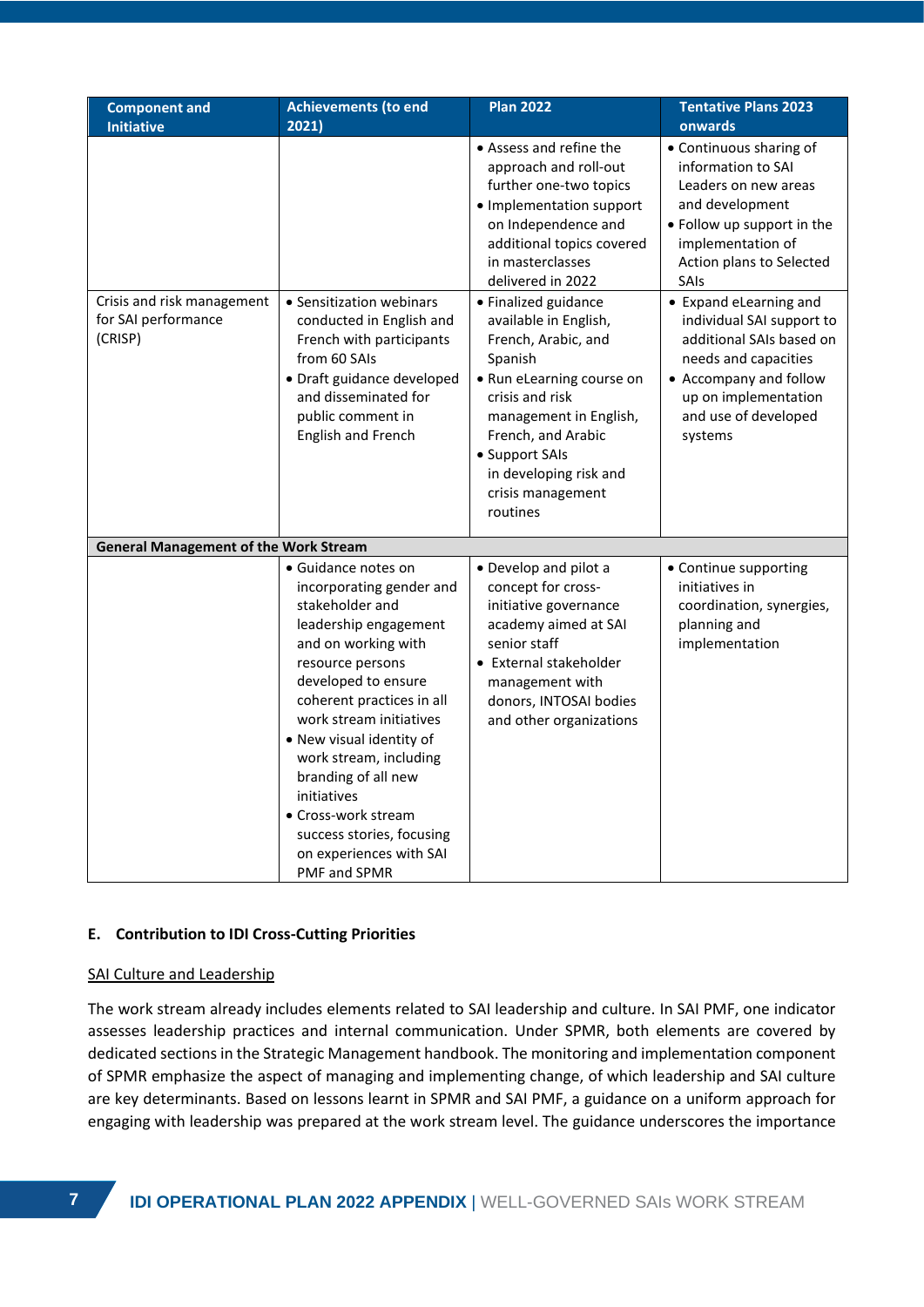of engaging with SAI leadership at the onset of participation in a specific initiative and building in specific and regular leadership interactions with implementation to support ownership and commitments.

In the new work stream initiatives, there is a dedicated intervention (MASTERY) aimed at organizing masterclasses for SAI leaders on selected topics; in addition, the TOGETHER initiative will have specific elements related to SAI organisational culture and ethics.

#### SAI Communications and Stakeholder Engagement

During the work stream re-design work, a decision was taken to streamline and integrate SAI communications and stakeholder engagement in each initiative. In that, stakeholder engagement remains a key focus which will be made more targeted and specific depending on the concrete initiative. For example, assessing and engaging with stakeholders is already done as part of SAI PMF and SPMR (to identify strategic priorities). Under pICTure, SAI communications can be addressed explicitly in terms of ensuring underlying systems and processes, while stakeholder engagement can be addressed through supporting SAIs in entering into a dialogue with donors for related funding or with the Executive in terms of ensuring access to the Integrated Financial Management Information Systems (IFMIS). SAI communications are also critical in the context of risk and crisis management; while applying an inclusive and gender-sensitive lens in internal communications, as well as potentially dealing with the Public Service Commission, are aspects that fall under the TOGETHER initiative. Engagement with a specific stakeholders, for example, Ministry of Justice or donors, could be topics for Leadership masterclasses.

#### Inclusiveness and Gender

Under the existing initiatives, there is already enhanced focus on promoting gender and inclusiveness. Relevant SAI PMF criteria on ensuring diversity in recruitment practices and on ensuring staff welfare will be approached from a stronger gender perspective. Under SPMR, SAIs are encouraged to consider gender as a priority in their strategic plans. For SAIs that have joined SPMR Round 2, a gender assessment is included as part of the inputs for drafting the SAI strategy. Gender is addressed extensively in the final version of the SAI Strategic Management handbook and has been included in the SAI strategic management framework.

Based on a high-level gender analysis of the work stream, a guidance note on how to streamline gender issues into the new initiatives was prepared in 2021. The guidance note was accompanied by a refresher training on gender for all work stream members. Based on the guidance note, a gender analysis for CRISP and SPMR Round 2 was done. For the TOGETHER initiative, an explicit intervention on gender is foreseen, next to incorporating aspects related to e.g. inclusiveness in hiring, remuneration and promotion practices, supporting ethical and non-biased behaviour and a non-discriminatory work environment etc. Gender is also one of the three selected key topics considered for the Leadership masterclasses under MASTERY.

#### **F. Risk Management**

Risk management in IDI is owned at the IDI Board level. IDI's corporate risk register is regularly updated and discussed at each Board meeting. The Board approves the identification and assessment of risks, and the mitigating measures. In approving the risk register, the Board accepts the residual risks. The risk register covers the developmental, operational, reputational and natural risks that, if realised, could undermine delivery of the IODI strategic plan.

IDI has not identified additional risks which may prevent the well-governed SAIs work stream from delivering its expected results beyond those captured at the overall IDI level.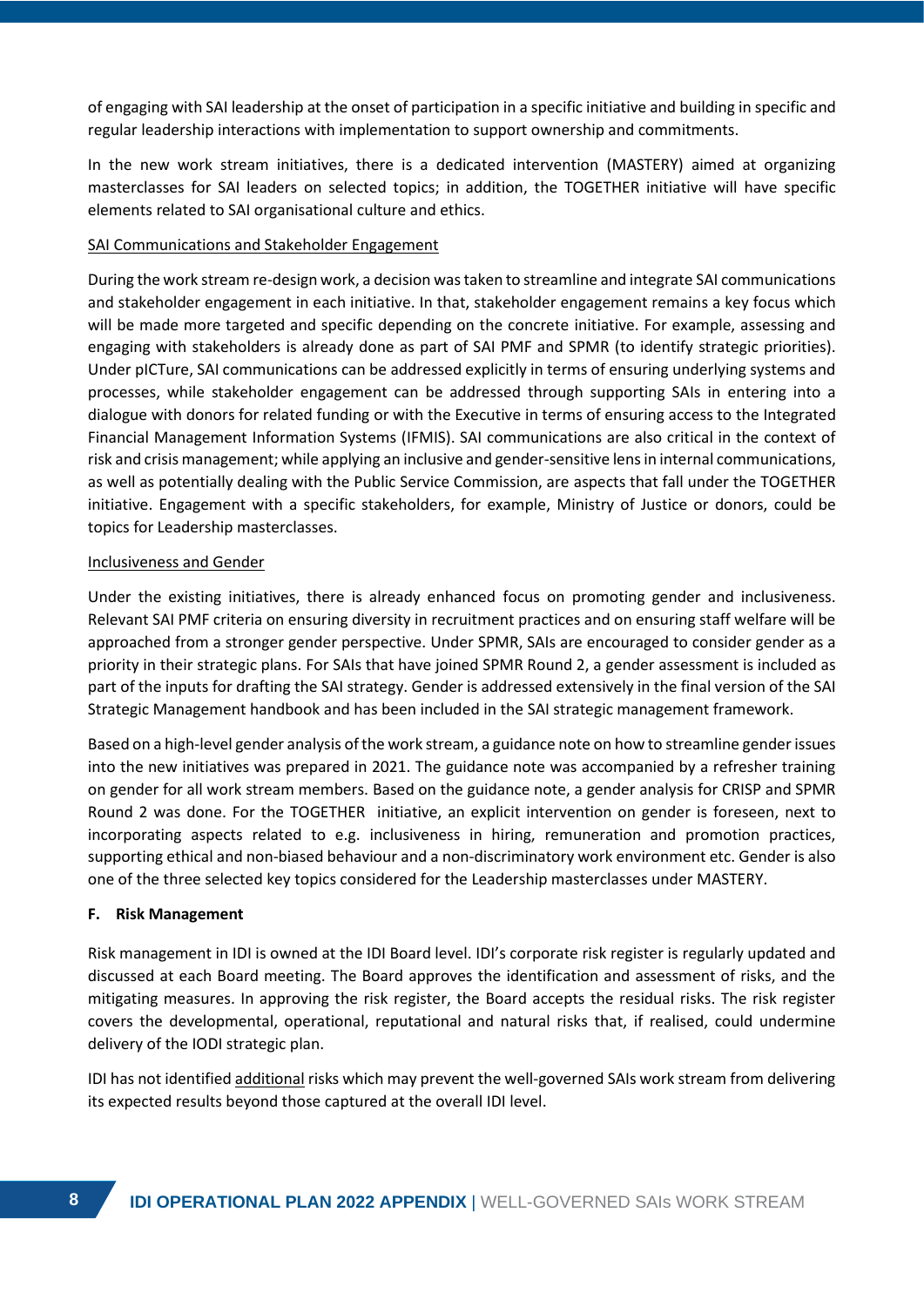# G. **Expected Results**

## IDI Output Indicators

| <b>Expected</b>                                                                         | Indicato       | <b>Indicator Definition</b>                                                                                                                                                | <b>Source</b>                                                                       | <b>Baseline (Date)</b>          | Target /<br><b>Targets and Actual Results</b> |                                                  |                                                                    |                                             |                                            |                                  |
|-----------------------------------------------------------------------------------------|----------------|----------------------------------------------------------------------------------------------------------------------------------------------------------------------------|-------------------------------------------------------------------------------------|---------------------------------|-----------------------------------------------|--------------------------------------------------|--------------------------------------------------------------------|---------------------------------------------|--------------------------------------------|----------------------------------|
| <b>Results</b>                                                                          | r No.          |                                                                                                                                                                            |                                                                                     |                                 | <b>Actual</b>                                 | 2019                                             | 2020                                                               | 2021                                        | 2022                                       | 2023                             |
| Independent<br>review (IR) of<br><b>SAI PMF</b>                                         | 6              | % of all (cumulative) finalised SAI<br>PMF assessments that includes an<br>IR statement demonstrating                                                                      | IDI Annual Performance &<br>51% (2018)<br><b>Accountability Reports</b>             |                                 | <b>Target</b>                                 | 55%                                              | 60%                                                                | 64%                                         | 70%                                        | <b>TBD</b>                       |
| assessments                                                                             |                | independent verification of facts, as<br>well as proper application of the<br>SAI PMF methodology                                                                          |                                                                                     |                                 | <b>Actual</b>                                 | 56%                                              | 61%                                                                | N/A                                         | N/A                                        | N/A                              |
| Global pool of<br><b>SAI PMF</b><br>assessors                                           | $\overline{7}$ | Cumulative number of people (all<br>countries) trained to use the SAI<br>PMF (completion of basic SAI PMF<br>training course) (and female<br>participation rate each year) | IDI Annual Performance &<br><b>Accountability Reports</b>                           | 971 (42%<br>female) (2017)      | <b>Target</b>                                 | 1280 (44%<br>female)                             | 1310<br>(44%<br>female)                                            | 1400 (44%<br>female)                        | 1320<br>(40%<br>female)                    | 1350<br>(41%<br>female)          |
|                                                                                         |                |                                                                                                                                                                            |                                                                                     |                                 | <b>Actual</b>                                 | 1235 (39%<br>female)                             | 1279<br>(40%<br>female)                                            | N/A                                         | N/A                                        | N/A                              |
| Global public<br>goods on SAI<br>strategic<br>management<br>developed &<br>disseminated | 8              | Status & cumulative number of<br>downloads of IDI guidance: 'SAI<br>Strategic Management' (including<br>sections on stakeholder analysis &<br>engagement)                  | IDI Annual Performance &<br><b>Accountability Reports;</b><br>IDI website analytics | Draft;<br>unpublished<br>(2018) | <b>Target</b>                                 | Version 1<br>published<br>(Eng Fre,<br>Spa, Ara) | Version<br>$\mathbf{1}$<br>publishe<br>d (Eng<br>Fre, Spa,<br>Ara) | 500<br>download<br>S.                       | 5000<br>downloa<br>ds                      | 7000<br>downloa<br>ds            |
|                                                                                         |                |                                                                                                                                                                            |                                                                                     |                                 | <b>Actual</b>                                 | Final draft                                      | Version<br>publishe<br>d (Eng)                                     | N/A                                         | N/A                                        | N/A                              |
| SAI professional<br>staff capacity in<br>strategic                                      | 9              | Cumulative number of SAI staff<br>trained in Strategic Management<br>(and female participation rate each<br>year)                                                          | IDI internal monitoring<br>system                                                   | 35 (45% female)<br>(2018)       | <b>Target</b>                                 | 70 (44%<br>female)                               | 119<br>(44%<br>female)                                             | 270 (44%<br>female)                         | 310 (55%<br>female)                        | 340<br>(55%<br>female)           |
| management<br>developed                                                                 |                |                                                                                                                                                                            |                                                                                     |                                 | <b>Actual</b>                                 | 79 (47%<br>female)                               | 239<br>(54%<br>female)                                             | N/A                                         | N/A                                        | N/A                              |
| Guidance<br>material on risk<br>and crisis<br>management                                | 38             | Status and language availability of<br>the guidance material                                                                                                               | IDI Annual Performance &<br><b>Accountability Reports</b>                           | No guidance<br>material (2020)  | <b>Target</b>                                 | N/A                                              | N/A                                                                | Version 0<br>(public<br>draft)<br>available | Version<br>$\mathbf{1}$<br>available<br>in | Version<br>1<br>availabl<br>e in |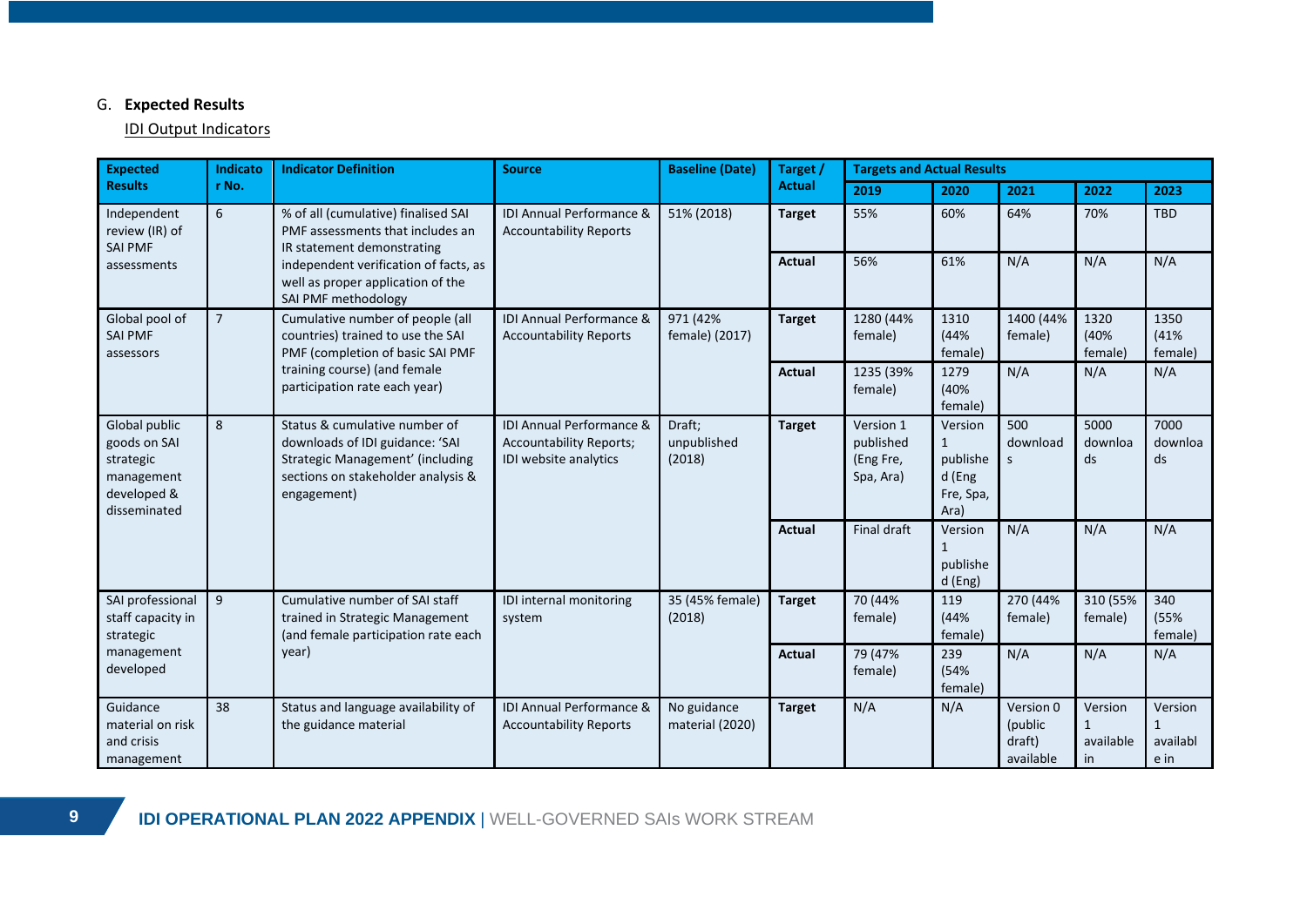| <b>Expected</b>                                                            | Indicato | <b>Indicator Definition</b>                                                                                                                | <b>Baseline (Date)</b><br><b>Source</b>                   |                       | Target /      | <b>Targets and Actual Results</b> |      |                             |                                                       |                                                                                           |
|----------------------------------------------------------------------------|----------|--------------------------------------------------------------------------------------------------------------------------------------------|-----------------------------------------------------------|-----------------------|---------------|-----------------------------------|------|-----------------------------|-------------------------------------------------------|-------------------------------------------------------------------------------------------|
| <b>Results</b>                                                             | r No.    |                                                                                                                                            |                                                           |                       | <b>Actual</b> | 2019                              | 2020 | 2021                        | 2022                                                  | 2023                                                                                      |
| for SAIs<br>developed and<br>disseminated                                  |          |                                                                                                                                            |                                                           |                       |               |                                   |      | in English<br>and<br>French | English,<br>French,<br>Spanish<br>and<br>Arabic       | English,<br>French,<br>Spanish<br>and<br>Arabic                                           |
|                                                                            |          |                                                                                                                                            |                                                           |                       | Actual        | N/A                               | N/A  | N/A                         | N/A                                                   | N/A                                                                                       |
| SAI professional<br>staff capacity in<br>risk and<br>crisis managem        | 39       | Cumulative number of staff from<br>number of SAIs that was trained in<br>risk and crisis management<br>practices (and female participation | IDI Annual Performance &<br><b>Accountability Reports</b> | 0(2020)               | <b>Target</b> | N/A                               | N/A  | N/A                         | 60 staff<br>in<br>20 SAIs<br>(45%)                    | 120 staff<br>in<br>40 SAIs<br>(45%)                                                       |
| ent developed                                                              |          | rate each year)                                                                                                                            |                                                           |                       | <b>Actual</b> | N/A                               | N/A  | N/A                         | N/A                                                   | N/A                                                                                       |
| SAIs supported<br>in their risk and<br>risis manageme                      | 40       | Cumulative number of SAIs that<br>have received direct support from<br>IDI on developing their risk and<br>crisis management systems       | IDI Annual Performance &<br><b>Accountability Reports</b> | 0(2020)               | <b>Target</b> | N/A                               | N/A  | N/A                         | 10 SAIs                                               | 20 SAIs                                                                                   |
| nt system<br>development                                                   |          |                                                                                                                                            |                                                           |                       | Actual        | N/A                               | N/A  | N/A                         | N/A                                                   | N/A                                                                                       |
| Guidance<br>material on ICT<br>governance<br>developed and<br>disseminated | 41       | Status and language availability of<br>the guidance material.                                                                              | IDI Annual Performance &<br><b>Accountability Reports</b> | No material<br>(2020) | <b>Target</b> | N/A                               | N/A  | N/A                         | <b>Draft</b><br>version<br>available<br>in<br>English | Updated<br>version<br>availabl<br>e in<br>English,<br>French,<br>Spanish<br>and<br>Arabic |
|                                                                            |          |                                                                                                                                            |                                                           |                       | <b>Actual</b> | N/A                               | N/A  | N/A                         | N/A                                                   | N/A                                                                                       |
| SAI professional<br>staff capacity in<br>ICT governance                    | 42       | Cumulative number of staff from<br>number of SAIs that was trained in<br>ICT governance practices                                          | IDI Annual Performance &<br><b>Accountability Reports</b> | 0(2020)               | <b>Target</b> | N/A                               | N/A  | N/A                         | 100<br>25 SAIs                                        | 150<br>40 SAIs                                                                            |
| developed                                                                  |          |                                                                                                                                            |                                                           |                       | Actual        | N/A                               | N/A  | N/A                         | N/A                                                   | N/A                                                                                       |
| SAIs supported<br>in their ICT                                             | 43       | Cumulative number of SAIs that<br>have received direct support from                                                                        | IDI Annual Performance &<br><b>Accountability Reports</b> | 0(2020)               | <b>Target</b> | N/A                               | N/A  | N/A                         | 9                                                     | 24                                                                                        |
| governance<br>system                                                       |          | IDI on developing their ICT<br>governance systems                                                                                          |                                                           |                       | Actual        | N/A                               | N/A  | N/A                         | N/A                                                   | N/A                                                                                       |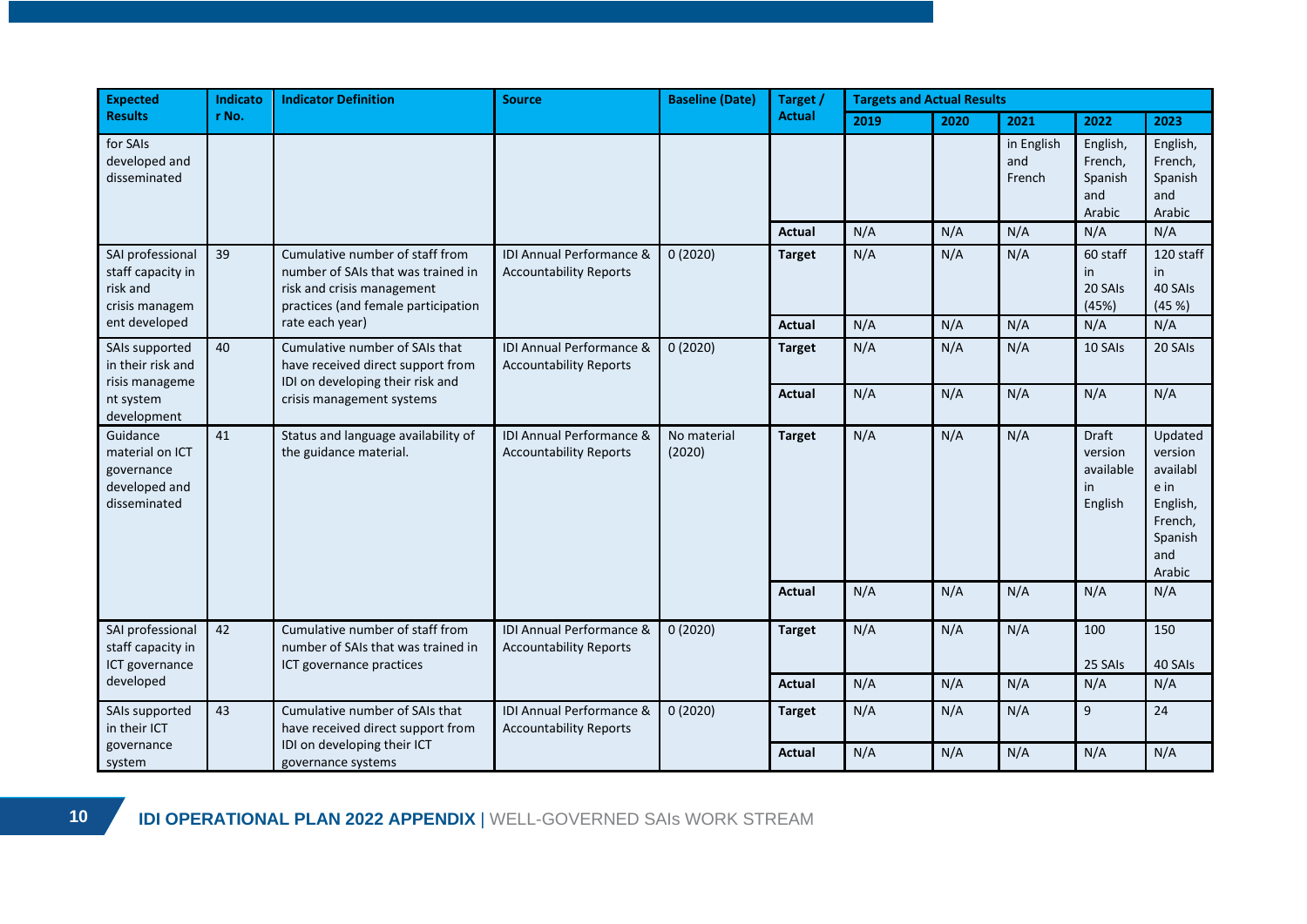| <b>Expected</b>                                 | Indicato                                                                                                                                                                   | <b>Indicator Definition</b>                                                                                                          | <b>Source</b>                                                        | <b>Baseline (Date)</b> | Target /      | <b>Targets and Actual Results</b>                                                  |                                                |                                                                                           |                     |                     |
|-------------------------------------------------|----------------------------------------------------------------------------------------------------------------------------------------------------------------------------|--------------------------------------------------------------------------------------------------------------------------------------|----------------------------------------------------------------------|------------------------|---------------|------------------------------------------------------------------------------------|------------------------------------------------|-------------------------------------------------------------------------------------------|---------------------|---------------------|
| <b>Results</b>                                  | r No.                                                                                                                                                                      |                                                                                                                                      |                                                                      | <b>Actual</b>          |               | 2019                                                                               | 2020                                           | 2021                                                                                      | 2022                | 2023                |
| development                                     |                                                                                                                                                                            |                                                                                                                                      |                                                                      |                        |               |                                                                                    |                                                |                                                                                           |                     |                     |
| Guidance<br>material on SAI<br>HRM developed    | 44<br>IDI Annual Performance &<br>Status and language availability of<br>No guidance<br>training and guidance material<br><b>Accountability Reports</b><br>material (2020) |                                                                                                                                      | <b>Target</b>                                                        | N/A                    | N/A           | Preliminar<br>y research<br>for<br>developin<br>g the<br>material<br>complete<br>d | Pilot<br>version<br>available<br>in<br>English | Updated<br>version<br>availabl<br>e in<br>English,<br>French,<br>Arabic<br>and<br>Spanish |                     |                     |
|                                                 |                                                                                                                                                                            |                                                                                                                                      |                                                                      |                        | Actual        | N/A                                                                                | N/A                                            | N/A                                                                                       | N/A                 | N/A                 |
| <b>SAIS</b><br>professional                     | 45                                                                                                                                                                         | Cumulative number of SAIs' staff<br>trained on HRM Basics (including<br>female and other relevant<br>categories' participation rate) | <b>IDI Annual Performance &amp;</b><br><b>Accountability Reports</b> | 0(2020)                | <b>Target</b> | N/A                                                                                | N/A                                            | N/A                                                                                       | 60 staff<br>20 SAIs | 90 staff<br>30 SAIs |
| staff capacity<br>on HRM Basics<br>developed    |                                                                                                                                                                            |                                                                                                                                      |                                                                      |                        | Actual        | N/A                                                                                | N/A                                            | N/A                                                                                       | N/A                 | N/A                 |
| SAIs supported<br>in enhancing<br>their HRM,    | 46                                                                                                                                                                         | Cumulative number of SAIs<br>supported in improving their<br>systems on HRM, Ethics, Gender &                                        | IDI Annual Performance &<br><b>Accountability Reports</b>            | 0(2020)                | <b>Target</b> | N/A                                                                                | N/A                                            | N/A                                                                                       | $\overline{3}$      | 6                   |
| Ethics, Gender<br>& Inclusiveness<br>governance |                                                                                                                                                                            | Inclusiveness <sup>1</sup>                                                                                                           |                                                                      |                        | <b>Actual</b> | N/A                                                                                | N/A                                            | N/A                                                                                       | N/A                 | N/A                 |
| <b>SAI Leaders</b><br>participate in            | 47                                                                                                                                                                         | Number of SAI Leaders that have<br>participated in leadership                                                                        | <b>IDI Internal Monitoring</b><br>System                             | 0(2020)                | <b>Target</b> | N/A                                                                                | N/A                                            | 10                                                                                        | 15                  | 25                  |
| Leadership<br>masterclasses                     |                                                                                                                                                                            | masterclass                                                                                                                          |                                                                      |                        | <b>Actual</b> | N/A                                                                                | N/A                                            | N/A                                                                                       | N/A                 | N/A                 |

 $1$  Either through implementing recommendations from the Integrated Assessment or based on other specific requests.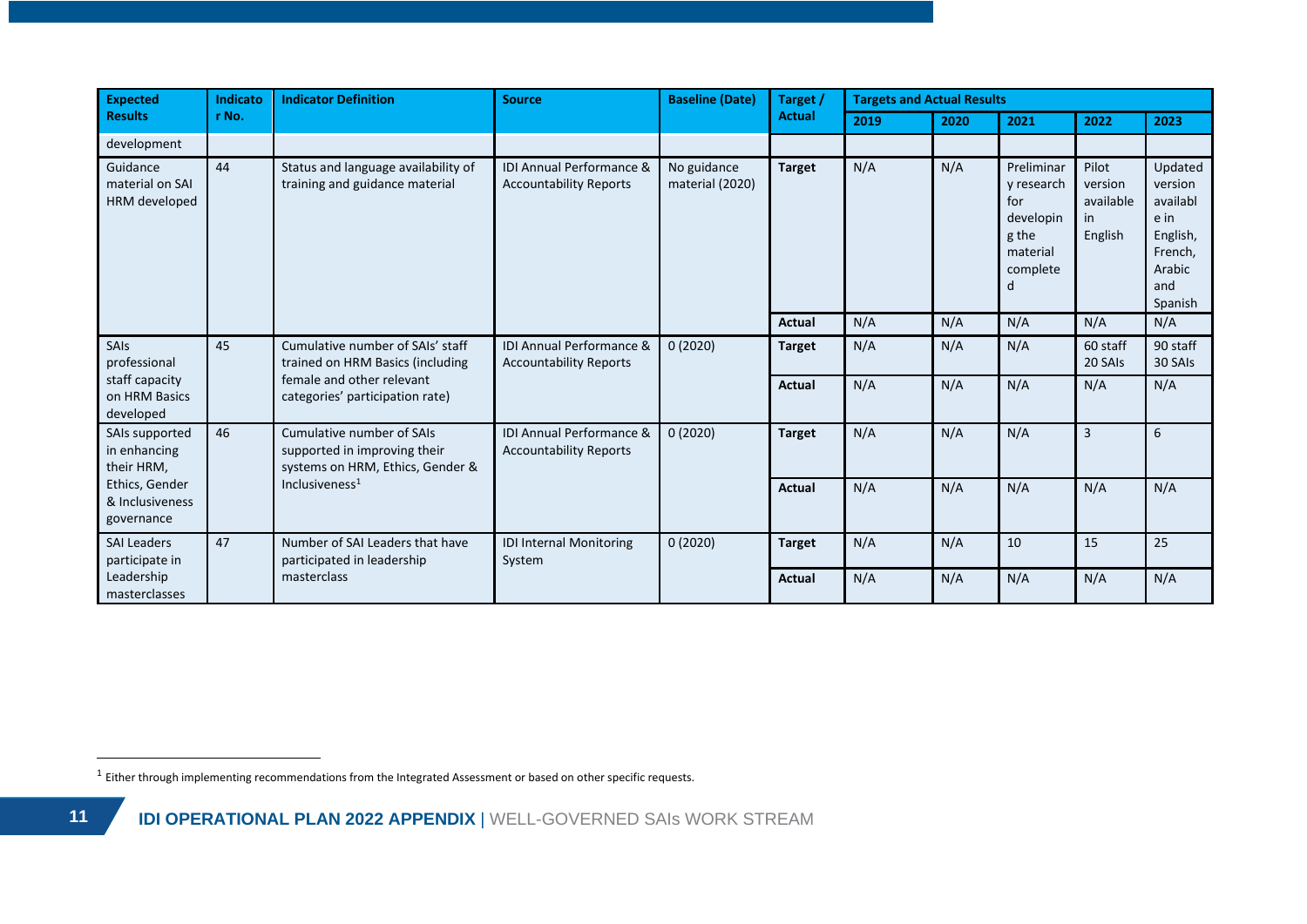**Explanation for amendment, addition or removal of indicators:** The indicators and targets for the four new initiatives have been revised and expanded to reflect design and planning decisions, as well as progress done in 2021. SAI PMF targets for 2023 will developed in conjunction with the development of the new SAI PMF implementation strategy 2023-2027 together with the CBC.

#### IDI Supported SAI Capacity and Output Indicators

| <b>Expected Results</b>                                   | <b>Indicator No.</b>                                                          | <b>Indicator Definition</b>                                                                                                                        | <b>Source</b>                                                        | <b>Baseline</b>                   | Target /      | <b>Targets and Actual Results</b> |                               |                             |                             |                  |
|-----------------------------------------------------------|-------------------------------------------------------------------------------|----------------------------------------------------------------------------------------------------------------------------------------------------|----------------------------------------------------------------------|-----------------------------------|---------------|-----------------------------------|-------------------------------|-----------------------------|-----------------------------|------------------|
|                                                           |                                                                               |                                                                                                                                                    |                                                                      | (Date)                            | <b>Actual</b> | 2019                              | 2020                          | 2021                        | 2022                        | 2023             |
| SAI performance<br>assessments conducted<br>and published | $\overline{4}$                                                                | Cumulative number of SAIs (all<br>countries) with a finalised SAI<br>performance report based on the SAI<br>PMF a) First time assessment b) Repeat | <b>IDI Annual Performance &amp;</b><br><b>Accountability Reports</b> | a) $47$<br>b) $2$<br>c) 11 (2018) | <b>Target</b> | a) $65$<br>$b)$ 10<br>c) $15$     | a) $70$<br>$b)$ 15<br>c) $20$ | a) 75<br>b) $20$<br>c) $25$ | a) 85<br>b) $25$<br>c) $30$ | TBD <sup>2</sup> |
|                                                           |                                                                               | assessment c) Published assessment                                                                                                                 |                                                                      |                                   | <b>Actual</b> | a) $57$<br>b) $4$<br>c) $12$      | a) $70$<br>b)7<br>c) $14$     | N/A                         | N/A                         | N/A              |
| SAI performance<br>assessments used                       | 5                                                                             | Percentage of all (cumulative) finalised<br>SAI PMF assessments (all countries)                                                                    | <b>IDI Annual Performance &amp;</b><br><b>Accountability Reports</b> | 82% (2018)<br>(24/29)             | <b>Target</b> | 90%                               | 90%                           | 90%                         | 90%                         | <b>TBD</b>       |
|                                                           |                                                                               | that are reported as having been used<br>as basis for SAI strategic planning<br>and/or capacity building projects                                  |                                                                      |                                   | <b>Actual</b> | 78%                               | 84%                           | N/A                         | N/A                         | N/A              |
| SAI strategic plans<br>developed                          | 6<br>Cumulative number of SAIs (supported<br>by IDI's well-governed SAIs work | <b>IDI Annual Performance &amp;</b><br><b>Accountability Reports</b>                                                                               | 0(2018)                                                              | <b>Target</b>                     | 10            | 15                                | 20                            | 30                          | 35                          |                  |
|                                                           |                                                                               | stream) that finalise a SAI-level<br>strategic plan                                                                                                |                                                                      |                                   | <b>Actual</b> |                                   | 15                            | N/A                         | N/A                         | N/A              |
| SAI's report on their<br>performance                      | 7                                                                             | Cumulative number of SAIs (supported<br>by IDI) that complete a report on<br>achievements against their strategic                                  | <b>IDI Annual Performance &amp;</b><br><b>Accountability Reports</b> | 0(2018)                           | <b>Target</b> | 10                                | 3                             | 15                          | 20                          | 25               |
|                                                           |                                                                               | plan (including use of a performance<br>measurement system)                                                                                        |                                                                      |                                   | <b>Actual</b> | $\Omega$                          | $\Omega$                      | N/A                         | N/A                         | N/A              |
| <b>SAI Action Plan on</b><br>leadership masterclass       | 28                                                                            | Cumulative number of SAIs with a<br>finalised action plan on specific                                                                              | <b>IDI Annual Performance &amp;</b><br><b>Accountability Reports</b> | 0(2020)                           | <b>Target</b> | N/A                               | N/A                           | $\mathbf{1}$                | 5                           | 10               |
| topic developed                                           |                                                                               | leadership masterclass topic                                                                                                                       |                                                                      |                                   | <b>Actual</b> | N/A                               | N/A                           | N/A                         | N/A                         | N/A              |

<sup>&</sup>lt;sup>2</sup> Will be developed in conjunction with the development of the new SAI PMF implementation strategy 2023-2027. Relevant for IDI Supported SAI Capacity and Output Indicators 4 and 5.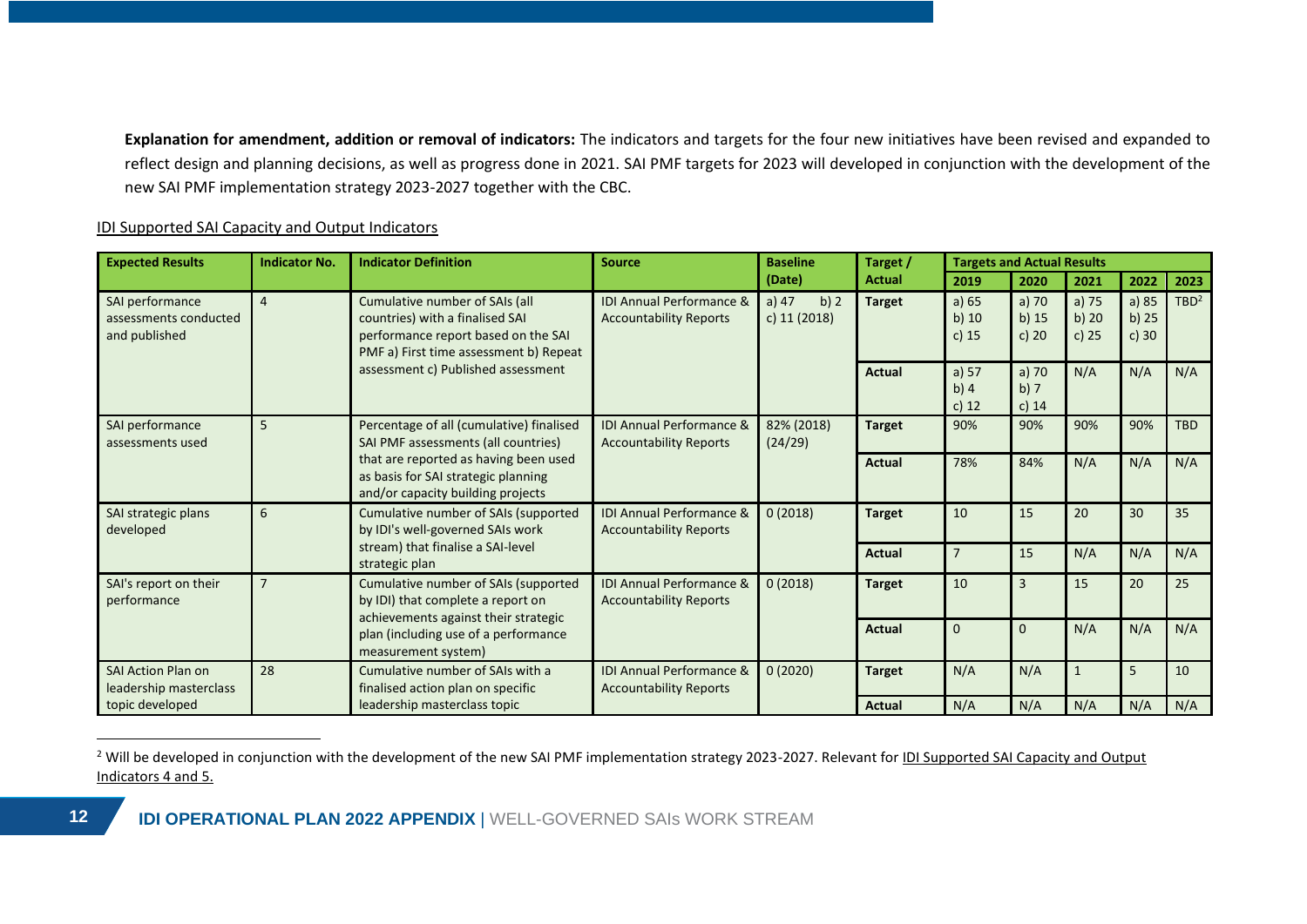| <b>Expected Results</b>                                                                                                                         | <b>Indicator No.</b>                  | <b>Indicator Definition</b>                                                                                      | <b>Source</b>                                                        | <b>Baseline</b> | Target /      |      | <b>Targets and Actual Results</b> |              |                |                 |
|-------------------------------------------------------------------------------------------------------------------------------------------------|---------------------------------------|------------------------------------------------------------------------------------------------------------------|----------------------------------------------------------------------|-----------------|---------------|------|-----------------------------------|--------------|----------------|-----------------|
|                                                                                                                                                 |                                       |                                                                                                                  |                                                                      | (Date)          | <b>Actual</b> | 2019 | 2020                              | 2021         | 2022           | 2023            |
| SAI leaders report on<br>the Implementation of                                                                                                  | 29                                    | Cumulative number of SAI leaders<br>(supported by IDI's) that report                                             | <b>IDI Annual Performance &amp;</b><br><b>Accountability Reports</b> | 0(2020)         | <b>Target</b> | N/A  | N/A                               | $\mathbf{0}$ | 3              | 5               |
| <b>Action Plans</b>                                                                                                                             |                                       | progress in the implementation of<br>action plans                                                                |                                                                      |                 | <b>Actual</b> | N/A  | N/A                               | N/A          | N/A            | N/A             |
| SAI Integrated<br>Assessments on HR,                                                                                                            | 30                                    | Cumulative number of SAIs with a<br>finalised Integrated assessment report                                       | <b>IDI Annual Performance &amp;</b><br><b>Accountability Reports</b> | 0(2020)         | <b>Target</b> | N/A  | N/A                               | $\mathbf 0$  | 10             | 30 <sup>°</sup> |
| Ethics, Gender &<br>Inclusiveness<br>conducted                                                                                                  | on HR, Ethics, Gender & Inclusiveness |                                                                                                                  |                                                                      | <b>Actual</b>   | N/A           | N/A  | N/A                               | N/A          | N/A            |                 |
| SAI Integrated<br>Assessments on HR,                                                                                                            | 31                                    | Cumulative number of all finalised SAI<br>Integrated assessment on HR, Ethics,                                   | <b>IDI Annual Performance &amp;</b><br><b>Accountability Reports</b> | 0(2020)         | <b>Target</b> | N/A  | N/A                               | $\mathbf 0$  | $\overline{3}$ | 6               |
| Ethics, Gender &<br>Inclusiveness used                                                                                                          |                                       | Gender & Inclusiveness that are<br>reported as having been used as basis<br>for improvement                      |                                                                      | <b>Actual</b>   | N/A           | N/A  | N/A                               | N/A          | N/A            |                 |
| SAIs are implementing                                                                                                                           | 32                                    | Cumulative number of SAIs (supported                                                                             | <b>IDI Annual Performance &amp;</b>                                  |                 | <b>Target</b> | N/A  | N/A                               | N/A          | 5              | 10              |
| integrated risk and<br>crisis management<br>systems, that fulfil<br>minimum quality<br>requirements defined<br>in relevant guidance<br>material |                                       | by IDI) that have implemented an<br>integrated risk management or an<br>integrated crisis management system      | <b>Accountability Reports</b>                                        | 0(2020)         | <b>Actual</b> | N/A  | N/A                               | N/A          | N/A            | N/A             |
| SAI assessment of<br>current situation on ICT                                                                                                   | 33                                    | Cumulative number of SAIs with a<br>finalised assessment of current                                              | IDI Annual Performance &<br><b>Accountability Reports</b>            | 0(2020)         | <b>Target</b> | N/A  | N/A                               | N/A          | 9              | 24              |
| governance                                                                                                                                      |                                       | situation on ICT governance                                                                                      |                                                                      |                 | <b>Actual</b> | N/A  | N/A                               | N/A          | N/A            | N/A             |
| SAI assessment of<br>current situation on ICT<br>governance used to                                                                             | 34                                    | Cumulative number of SAIs who have<br>used their assessment of current<br>situation on ICT governance as a basis | IDI Annual Performance &<br><b>Accountability Reports</b>            | 0(2020)         | <b>Target</b> | N/A  | N/A                               | N/A          | $\overline{4}$ | 19              |
| develop an ICT strategy                                                                                                                         |                                       | to develop their ICT strategy                                                                                    |                                                                      |                 | <b>Actual</b> | N/A  | N/A                               | N/A          | N/A            | N/A             |
| SAI report on                                                                                                                                   | 35                                    | Cumulative number of SAIs that report                                                                            | <b>IDI Annual Performance &amp;</b>                                  | 0(2020)         | <b>Target</b> | N/A  | N/A                               | N/A          | N/A            | 14              |
| implementation of their<br>ICT strategy                                                                                                         |                                       | progress in the implementation of their<br><b>ICT strategies</b>                                                 | <b>Accountability Reports</b>                                        |                 | <b>Actual</b> | N/A  | N/A                               | N/A          | N/A            | N/A             |

**Explanation for amendment, addition or removal of indicators:** Indicators 8 to 11 pertain to IDI initiatives that have been completed in 2021 and therefore do not feature in this table